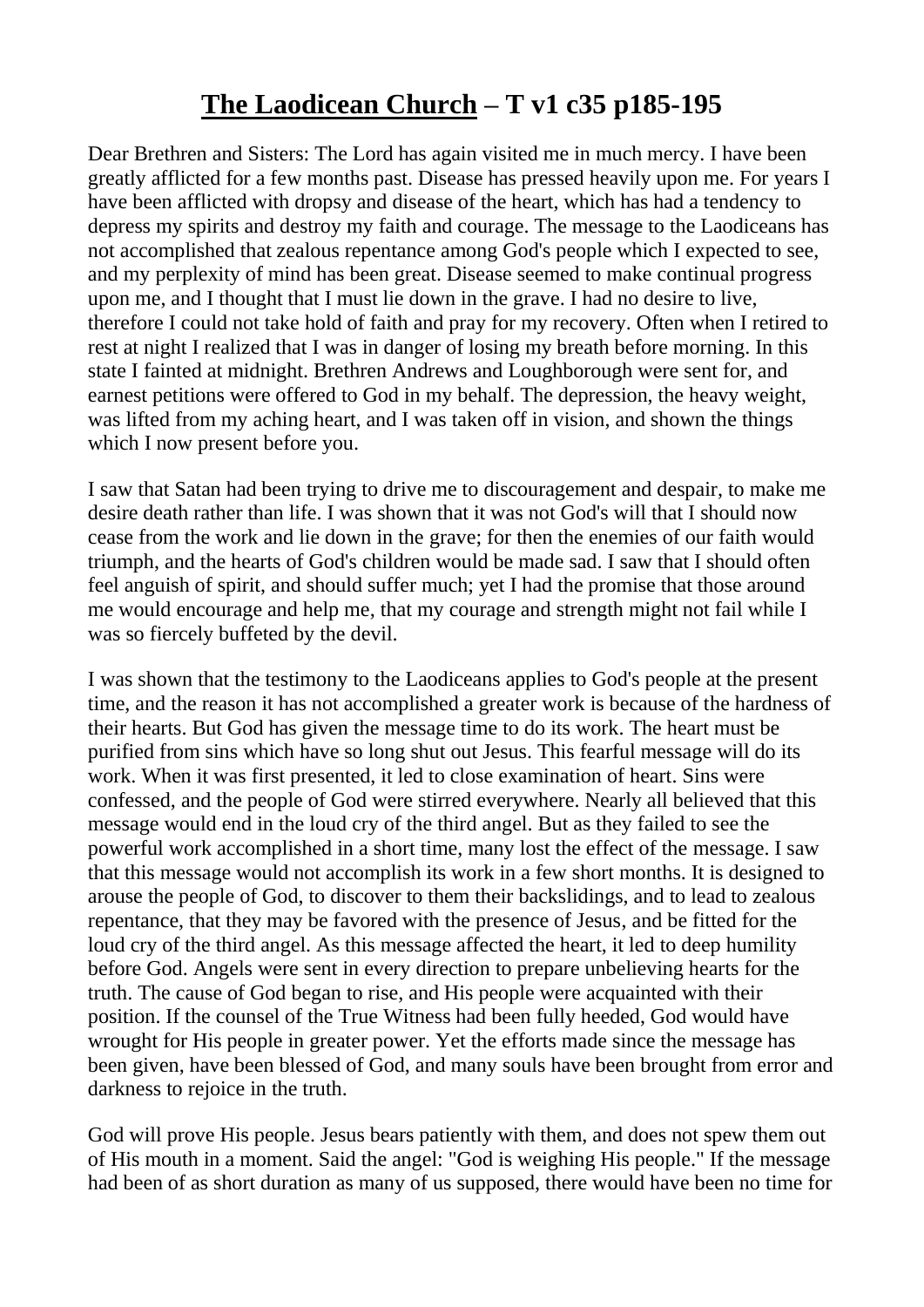them to develop character. Many moved from feeling, not from principle and faith, and this solemn, fearful message stirred them. It wrought upon their feelings, and excited their fears, but did not accomplish the work which God designed that it should. God reads the heart. Lest His people should be deceived in regard to themselves, He gives them time for the excitement to wear off, and then proves them to see if they will obey the counsel of the True Witness.

God leads His people on, step by step. He brings them up to different points calculated to manifest what is in the heart. Some endure at one point, but fall off at the next. At every advanced point the heart is tested and tried a little closer. If the professed people of God find their hearts opposed to this straight work, it should convince them that they have a work to do to overcome, if they would not be spewed out of the mouth of the Lord. Said the angel: "God will bring His work closer and closer to test and prove every one of His people." Some are willing to receive one point; but when God brings them to another testing point, they shrink from it and stand back, because they find that it strikes directly at some cherished idol. Here they have opportunity to see what is in their hearts that shuts out Jesus. They prize something higher than the truth, and their hearts are not prepared to receive Jesus. Individuals are tested and proved a length of time to see if they will sacrifice their idols and heed the counsel of the True Witness. If any will not be purified through obeying the truth, and overcome their selfishness, their pride, and evil passions, the angels of God have the charge: "They are joined to their idols, let them alone," and they pass on to their work, leaving these with their sinful traits unsubdued, to the control of evil angels. Those who come up to every point, and stand every test, and overcome, be the price what it may, have heeded the counsel of the True Witness, and they will receive the latter rain, and thus be fitted for translation.

God proves His people in this world. This is the fitting-up place to appear in His presence. Here, in this world, in these last days, persons will show what power affects their hearts and controls their actions. If it is the power of divine truth, it will lead to good works. It will elevate the receiver, and make him noblehearted and generous, like his divine Lord. But if evil angels control the heart, it will be seen in various ways. The fruit will be selfishness, covetousness, pride, and evil passions.

The heart is deceitful above all things, and desperately wicked. Professors of religion are not willing to closely examine themselves to see whether they are in the faith; and it is a fearful fact that many are leaning on a false hope. Some lean upon an old experience which they had years ago; but when brought down to this heart-searching time, when all should have a daily experience, they have nothing to relate. They seem to think that a profession of the truth will save them. When they subdue those sins which God hates, Jesus will come in and sup with them and they with Him. They will then draw divine strength from Jesus, and will grow up in Him, and be able with holy triumph to say: "Thanks be to God, which giveth us the victory through our Lord Jesus Christ." It would be more pleasing to the Lord if lukewarm professors of religion had never named His name. They are a continual weight to those who would be faithful followers of Jesus. They are a stumbling block to unbelievers, and evil angels exult over them, and taunt the angels of God with their crooked course. Such are a curse to the cause at home or abroad. They draw nigh to God with their lips, while their heart is far from Him.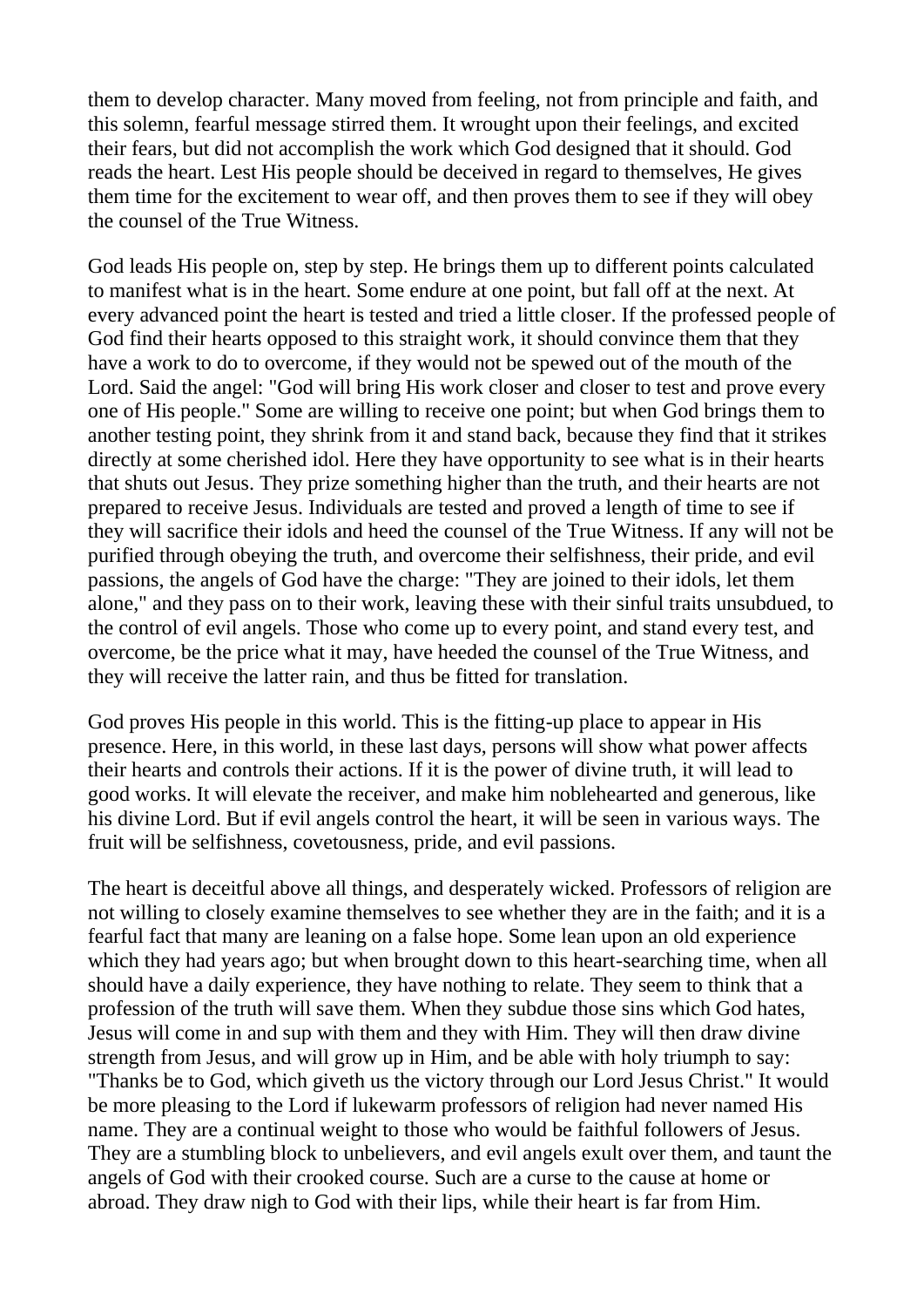I was shown that the people of God should not imitate the fashions of the world. Some have done this, and are fast losing the peculiar, holy character which should distinguish them as God's people. I was pointed back to God's ancient people, and was led to compare their apparel with the mode of dress in these last days. What a difference! what a change! Then the women were not so bold as now. When they went in public, they covered their faces with a veil. In these last days, fashions are shameful and immodest. They are noticed in prophecy. They were first brought in by a class over whom Satan has entire control, who, "being past feeling [without any conviction of the Spirit of God] have given themselves over unto lasciviousness, to work all uncleanness with greediness." If God's professed people had not greatly departed from Him, there would now be a marked difference between their dress and that of the world. The small bonnets, exposing the face and head, show a lack of modesty. The hoops are a shame. The inhabitants of earth are growing more and more corrupt, and the line of distinction between them and the Israel of God must be more plain, or the curse which falls upon worldlings will fall on God's professed people.

I was directed to the following scriptures. Said the angel: "They are to instruct God's people." 1 Timothy 2:9, 10: "In like manner also, that women adorn themselves in modest apparel, with shamefacedness and sobriety; not with broided hair, or gold, or pearls, or costly array; but (which becometh women professing Godliness) with good works." 1 Peter 3:3-5: "Whose adorning let it not be that outward adorning of plaiting the hair, and of wearing of gold, or of putting on of apparel; but let it be the hidden man of the heart, in that which is not corruptible, even the ornament of a meek and quiet spirit, which is in the sight of God of great price. For after this manner in the old time the holy women also, who trusted in God, adorned themselves."

Young and old, God is now testing you. You are deciding your own eternal destiny. Your pride, your love to follow the fashions of the world, your vain and empty conversation, your selfishness, are all put in the scale, and the weight of evil is fearfully against you. You are poor, and miserable, and blind, and naked. While evil is increasing and taking deep root, it is choking the good seed which has been sown in the heart; and soon the word that was given concerning Eli's house will be spoken to the angels of God concerning you: Your sins "shall not be purged with sacrifice nor offering forever." Many, I saw, were flattering themselves that they were good Christians, who have not a single ray of light from Jesus. They know not what it is to be renewed by the grace of God. They have no living experience for themselves in the things of God. And I saw that the Lord was whetting His sword in heaven to cut them down. Oh, that every lukewarm professor could realize the clean work that God is about to make among His professed people! Dear friends, do not deceive yourselves concerning your condition. You cannot deceive God. Says the True Witness: "I know thy works." The third angel is leading up a people, step by step, higher and higher. At every step they will be tested.

The plan of systematic benevolence is pleasing to God. I was pointed back to the days of the apostles, and saw that God laid the plan by the descent of His Holy Spirit, and that by the gift of prophecy He counseled His people in regard to a system of benevolence. All were to share in this work of imparting of their carnal things to those who ministered unto them in spiritual things. They were also taught that the widows and fatherless had a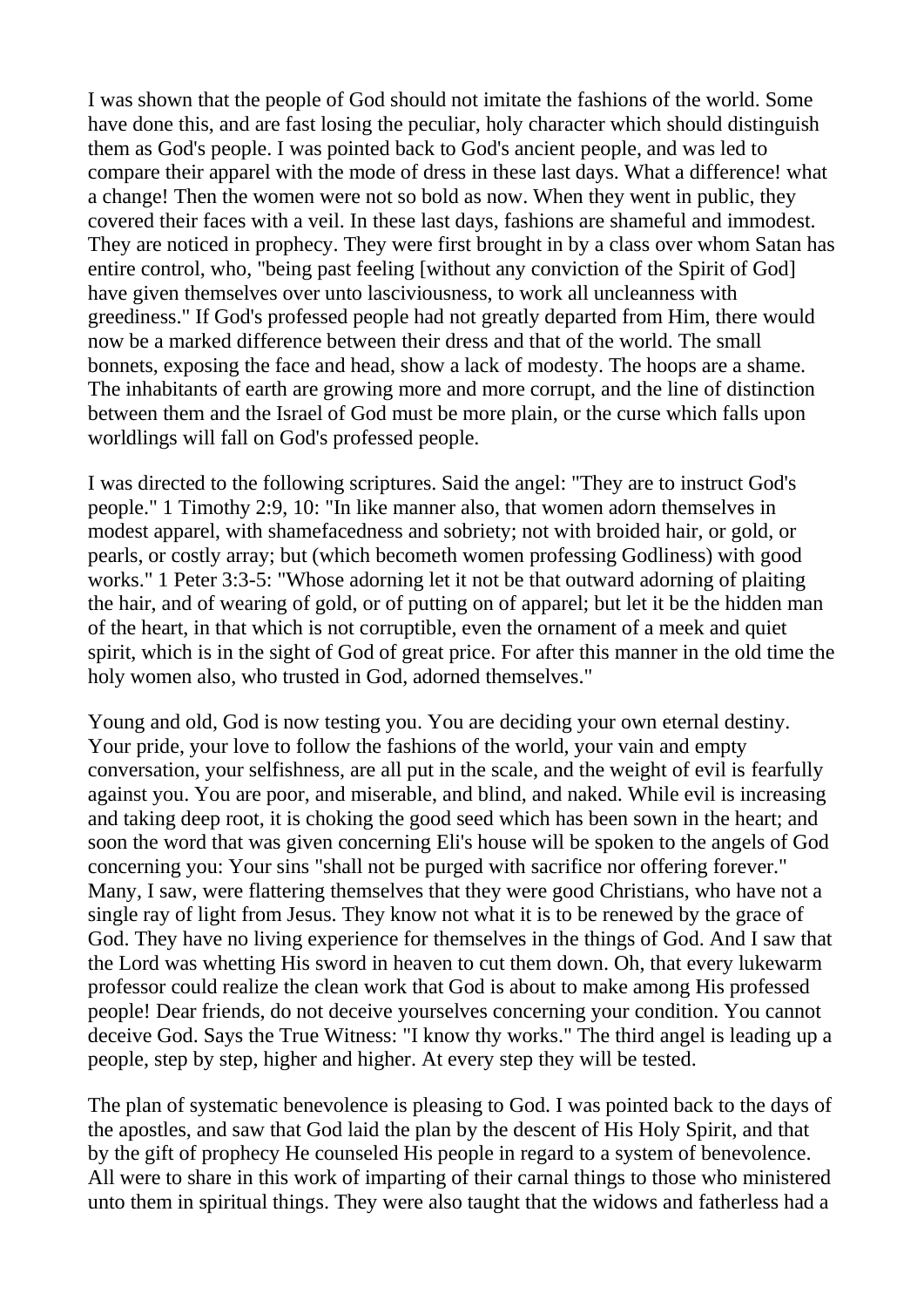claim upon their charity. Pure and undefiled religion is defined, To visit the widows and fatherless in their affliction, and to keep unspotted from the world. I saw that this was not merely to sympathize with them by comforting words in their affliction, but to aid them, if needy, with our substance. Young men and women to whom God has given health can obtain a great blessing by aiding the widow and the fatherless in their affliction. I saw that God requires young men to sacrifice more for the good of others. He claims more of them than they are willing to perform. If they keep themselves unspotted from the world, cease to follow its fashions, and lay by that which the lovers of pleasure spend in useless articles to gratify pride, and give it to the worthy afflicted ones, and to sustain the cause, they will have the approval of Him who says, "I know thy works."

There is order in heaven, and God is well pleased with the efforts of His people in trying to move with system and order in His work on earth. I saw that there should be order in the church of God, and that system is needed in carrying forward successfully the last great message of mercy to the world. God is leading His people in the plan of systematic benevolence, and this is one of the very points to which God is bringing up His people which will cut the closest with some. With them this cuts off the right arm, and plucks out the right eye, while to others it is a great relief. To noble, generous souls the demands upon them seem very small, and they cannot be content to do so little. Some have large possessions, and if they lay by them in store for charitable purposes as God has prospered them, the offering seems to them like a large sum. The selfish heart clings as closely to a small offering as to a larger one, and makes a small sum look very large.

I was pointed back to the commencement of this last work. Then some who loved the truth could consistently talk of sacrificing. They devoted much to the cause of God, to send the truth to others. They have sent their treasure beforehand to heaven. Brethren, you who have received the truth at a later period, and who have large possessions, God has called you into the field, not merely that you may enjoy the truth, but that you may aid with your substance in carrying forward this great work. And if you have an interest in this work, you will venture out and invest something in it, that others may be saved by your efforts, and you reap with them the final reward. Great sacrifices have been made and privations endured to place the truth in a clear light before you. Now God calls upon you, in your turn, to make great efforts and to sacrifice in order to place the truth before those who are in darkness. God requires this. You profess to believe the truth; let your works testify to the fact. Unless your faith works, it is dead. Nothing but a living faith will save you in the fearful scenes which are just before you.

I saw that it is time for those who have large possessions to begin to work fast. It is time that they were not only laying by them in store as God *is now* prospering them, but as He *has* prospered them. In the days of the apostles, plans were especially laid that some should not be eased and others burdened. Arrangements were made that all should share equally in the burdens of the church of God according to their several abilities. Said the angel: "The ax must be laid at the root of the tree." Those who, like Judas, have set their hearts upon earthly treasure will complain as he did. His heart coveted the costly ointment poured upon Jesus, and he sought to hide his selfishness under a pious, conscientious regard for the poor: "Why was not this ointment sold for three hundred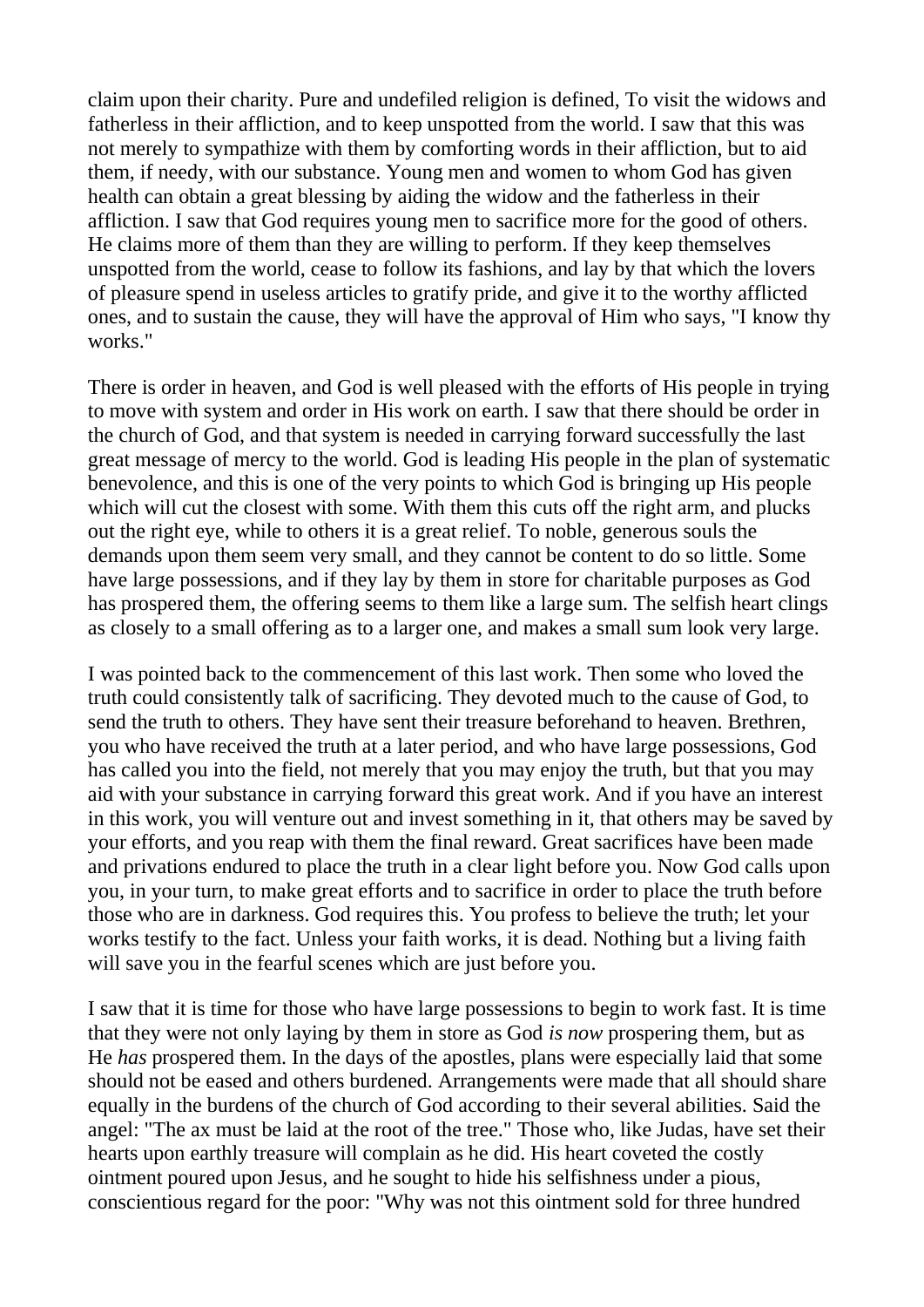pence, and given to the poor?" He wished that he had the ointment in his possession; it would not thus be lavished upon the Saviour. He would apply it to his own use; sell it for money. He prized his Lord just enough to sell Him to wicked men for a few pieces of silver. As Judas brought up the poor as an excuse for his selfishness, so professed Christians, whose hearts are covetous, will seek to hide their selfishness under a put-on conscientiousness. Oh, they fear that in adopting systematic benevolence we are becoming like the nominal churches! "Let not thy left hand know what thy right hand doeth." They seem to have a conscientious desire to follow exactly the Bible as they understand it in this matter; but they entirely neglect the plain admonition of Christ: "Sell that ye have, and give alms."

"Take heed that ye do not your alms before men, to be seen of them." Some think this text teaches that they must be secret in their works of charity. And they do but very little, excusing themselves because they do not know just how to give. But Jesus explained it to His disciples as follows: "Therefore when thou doest thine alms, do not sound a trumpet before thee, as the hypocrites do in the synagogues and in the streets, that they may have glory of men. Verily I say unto you, they have their reward." They gave to be regarded noble and generous by men. They received praise of men, and Jesus taught His disciples that this was all the reward they would have. With many, the left hand does not know what the right hand does, for the right hand does nothing worthy of the notice of the left hand. This lesson of Jesus to His disciples was to rebuke those who wished to receive glory of men. They performed their almsgiving at some very public gathering; and before doing this, a public proclamation was made heralding their generosity before the people; and many gave large sums merely to have their name exalted by men. And the means given in this manner was often extorted from others, by oppressing the hireling in his wages, and grinding the face of the poor.

I was shown that this scripture does not apply to those who have the cause of God at heart, and use their means humbly to advance it. I was directed to these texts: "Let your light so shine before men, that they may see your good works, and glorify your Father which is in heaven." "By their fruits ye shall know them." I was shown that Scripture testimony will harmonize when it is rightly understood. The good works of the children of God are the most effectual preaching that the unbeliever has. He thinks that there must be strong motives that actuate the Christian to deny self, and use his possessions in trying to save his fellow men. It is unlike the spirit of the world. Such fruits testify that possessors are genuine Christians. They seem to be constantly reaching upward to a treasure that is imperishable.

With every gift and offering there should be a suitable object before the giver, not to uphold any in idleness, not to be seen of men or to get a great name, but to glorify God by advancing His cause. Some make large donations to the cause of God while their brother who is poor, may be suffering close by them, and they do nothing to relieve him. Little acts of kindness performed for their brother in a secret manner would bind their hearts together, and would be noticed in heaven. I saw that in their prices and wages the rich should make a difference in favor of the afflicted and widows and the worthy poor among them. But it is too often the case that the rich take advantage of the poor, reaping